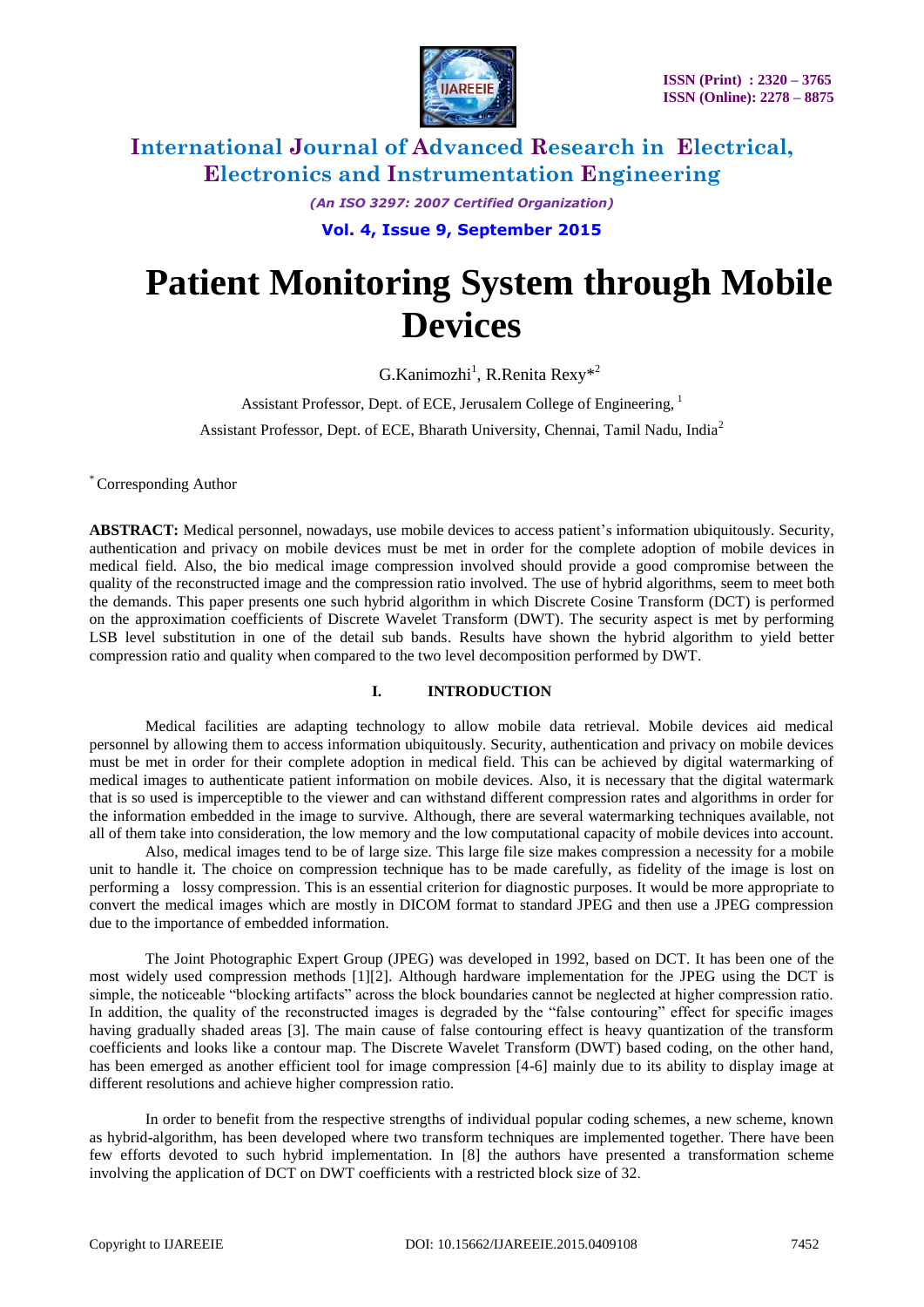

*(An ISO 3297: 2007 Certified Organization)*

### **Vol. 4, Issue 9, September 2015**

In [7] the authors have applied various compression thresholds for the wavelet coefficients of each DWT band (LL and HH) and applied DCT transform on (HL and LH) bands to achieve high compression rates. In [9], the author has performed watermarking in the transform domain. Watermarking has been performed after the implementation of DWT-DCT i.e. onto the transformed coefficients but it doesn't deal with the compression aspect therefore it keeps all the sub bands to reconstruct the image. In [10], Singh et al. have applied similar hybrid algorithm to medical images that uses 5-level DWT decomposition. Because of the 5 levels of DWT involved, the scheme requires large computational resources and is not suitable for use in mobile devices.

In [7],[8] and [19] the hybrid algorithms explained do not take into consideration the security aspect but only compression aspect. In [9] the hybrid algorithm involved takes into consideration the security aspect only. This paper deals with both security aspect and compression aspect by the implementation of Least Significant Bit (LSB) substitution onto one of the detail sub bands obtained after performing hybrid DWT-DCT.

#### A) DISCRETE COSINE TRANSFORM

The discrete cosine transforms is a technique for converting a signal into elementary frequency components [11]. It represents an image as a sum of sinusoids of varying magnitudes and frequencies.

The DCT for an N $\times$ N input sequence can be defined as follows [1]:

$$
D_{DCT}(i, j) = \frac{1}{\sqrt{2N}} B(i) B(j) \sum_{x=0}^{N-1} \sum_{y=0}^{N-1} M(x, y)
$$

$$
\cos \left[ \frac{(2x+1)}{2N} i\pi \right] \cos \left[ \frac{(2y+1)}{2N} j\pi \right]
$$
(1)

where.

$$
B(u) = \begin{cases} \frac{1}{\sqrt{2}} & \text{if } u = 0 \\ 1 & \text{if } u > 0 \end{cases}, M(x, y) \text{ is the original data of}
$$

size  $x \times y$ .

The input image is first divided into 8×8 blocks; then the 8-point 2-D DCT is performed. The DCT coefficients are then quantized using an 8×8 quantization table, as described in the JPEG standard. The quantization is achieved by dividing each elements of the transformed original data matrix by corresponding element in the quantization matrix Q and rounding to the nearest integer value as shown in Eq. (2):

$$
D_{quart}(i,j) = round\left(\frac{D_{DCT}(i,j)}{Q(i,j)}\right) \tag{2}
$$

Further compression is achieved by applying appropriate scaling factor. In order to reconstruct the data, the rescaling and the de-quantization processes are performed. The de-quantized matrix is then transformed back using the inverse-DCT. The entire procedure is shown in the following figure.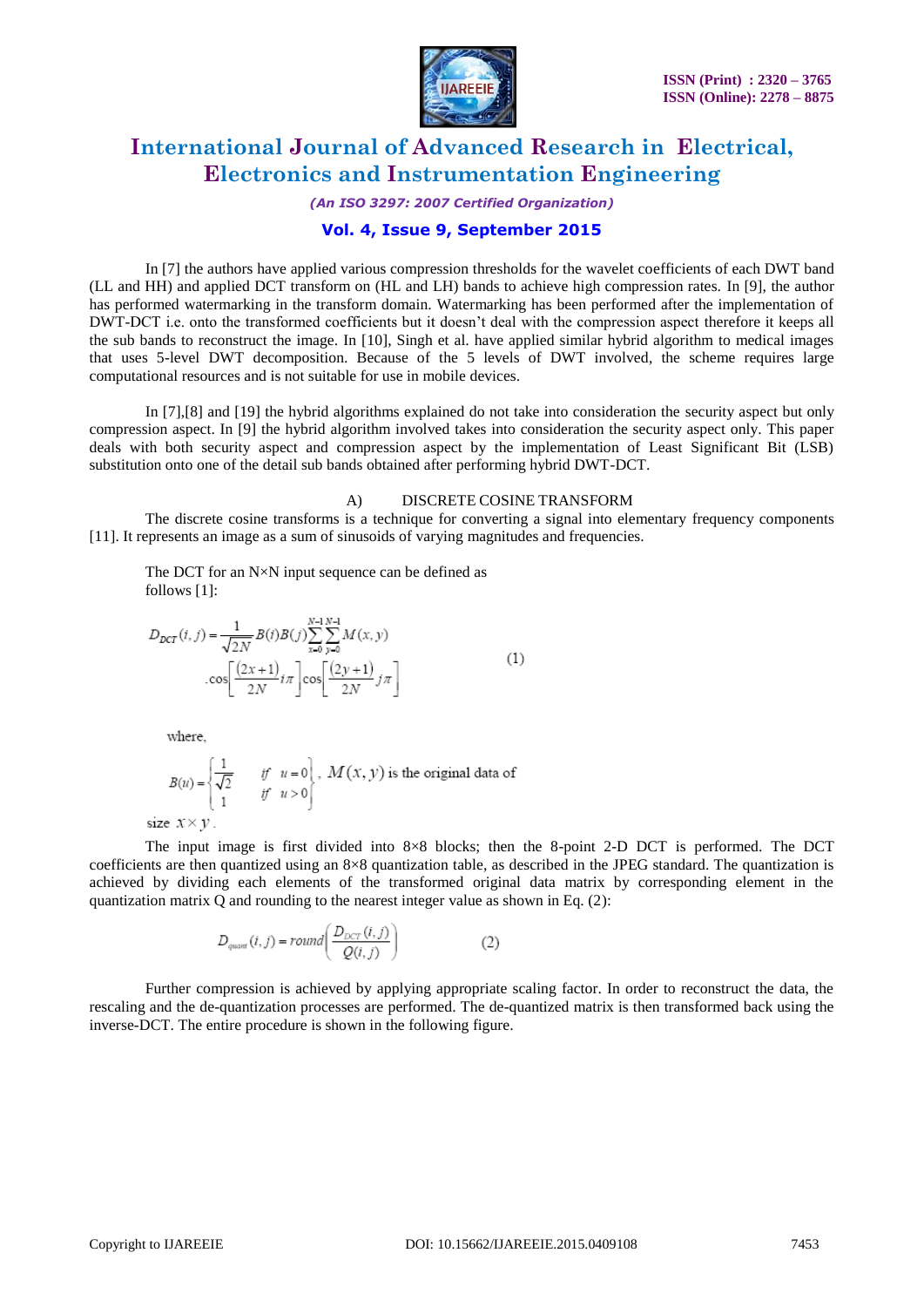

## *(An ISO 3297: 2007 Certified Organization)* **Vol. 4, Issue 9, September 2015**



### B) DISCRETE WAVELET TRANSFORM

Wavelets are special functions which, in a form analogous to sines and cosines in Fourier analysis, are used as basal functions for representing signals [12]. For 2-D images, applying DWT corresponds to processing the image by 2-D filters in each dimension. The filters divide the input image into four non-overlapping multi-resolution sub-bands LL1, LH1, HL1 and HH1. The sub-band LL1 represents the coarse-scale DWT coefficients while the sub-bands LH1, HL1 and HH1 represent the fine-scale of DWT coefficients [13-14]. To obtain the next coarser scale of wavelet coefficients, the sub-band LL1 is further processed until some final scale N is reached. When N is reached we will have 3N+1 sub-bands consisting of the multi-resolution sub-bands LLN and LHx, HLx and HHx where x ranges from 1 until N.

Due to its excellent spatio-frequency localization properties, the DWT is very suitable to identify the areas in the host image where a watermark can be embedded effectively. In particular, this property allows the exploitation of the masking effect of the human visual system such that if a DWT coefficient is modified, only the region corresponding to that coefficient will be modified. In general most of the image energy is concentrated at the lower frequency sub-bands LLx and therefore embedding watermarks in these sub-bands may degrade the image significantly. Embedding in the low frequency sub-bands, however, could increase robustness significantly [15]. On the other hand, the high frequency sub-bands HHx include the edges and textures of the image and the human eye is not generally sensitive to changes in such sub-bands. This allows the watermark to be embedded without being perceived by the human eye. The procedure involved in 2D forward DWT is illustrated by the following figure:



The process of multilevel decomposition in DWT is explained clearly by the following figure: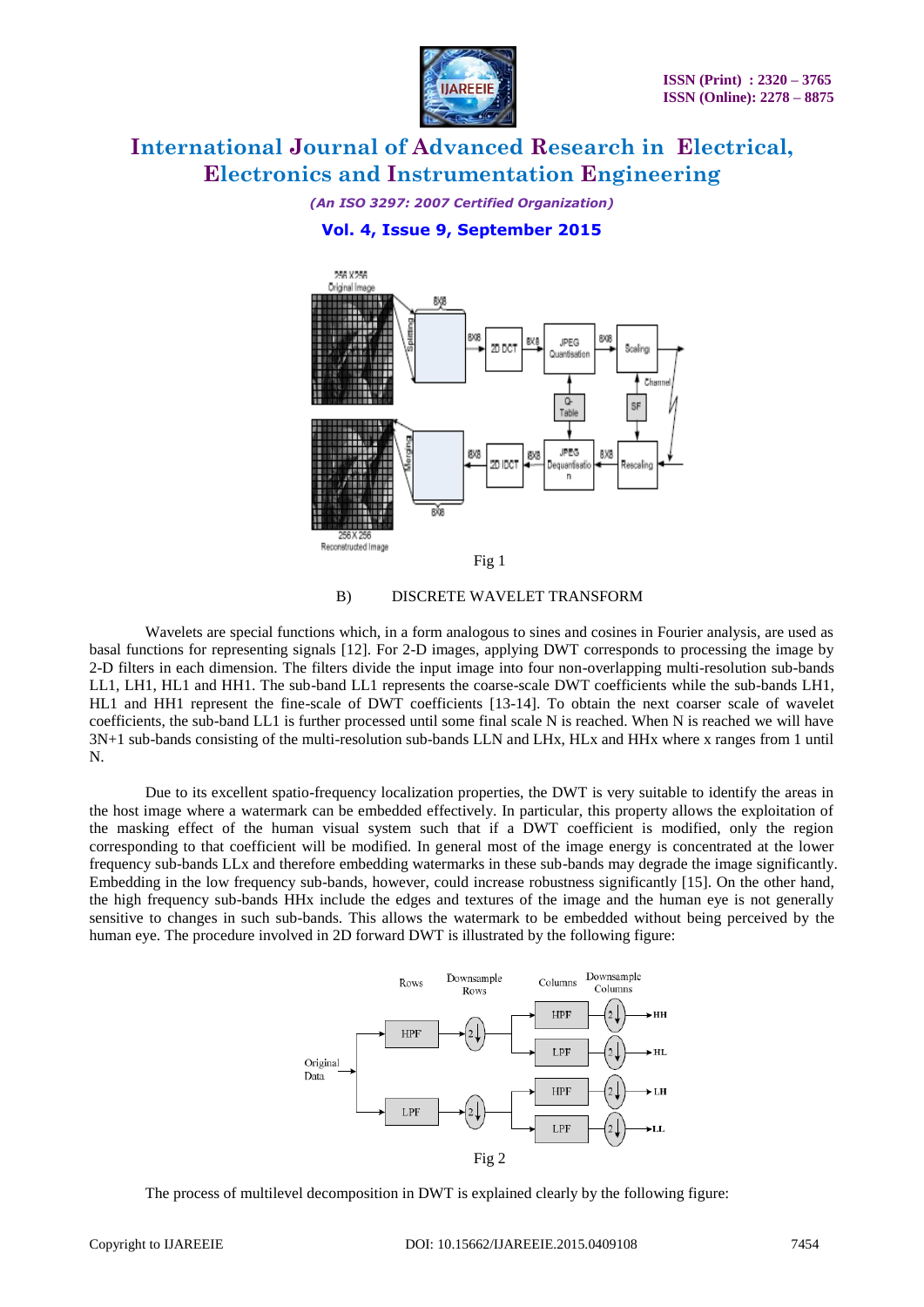

*(An ISO 3297: 2007 Certified Organization)* **Vol. 4, Issue 9, September 2015**





C) LSB LEVEL SUBSTITUTION

In this method of watermarking, the message is embedded into least significant bits of each pixel in an image. Therefore it doesn't withstand the compression when performed in the spatial domain. Hence, LSB level substitution is performed in the transform domain, after the compression part gets over. If the message is in the form of an image the reconstructed watermark will be a binary image.

#### **II. PROPOSED METHOD**

The main objective of the presented hybrid DWT-DCT algorithm is to exploit the properties of both the DWT and the DCT. Giving consideration of the type of application, original image is first divided into blocks of  $N\times N$  where N can be either 64 or 128. Each block is then decomposed using the 2-D DWT. Low-frequency coefficients (LL) are passed to the next stage where the high frequency coefficients (HL, LH, and HH) are discarded [17].

The passed LL components are further decomposed using another 2-D DWT. The 8-point DCT is applied to these DWT coefficients. By discarding the majority of the high coefficients, we can achieve a high compression. To achieve further compression, a JPEG-like quantization is performed. In this stage, many of the higher frequency components are rounded to zero. The quantized coefficients are further scaled using scalar quantity known as scaling factor (SF). The watermark is applied to one of the detail sub bands through LSB substitution. Finally, the image and the watermark is reconstructed following the inverse procedure [16]. During the inverse DWT, zero values are padded in place of the detail coefficients. The figure below explains the compression aspect alone.

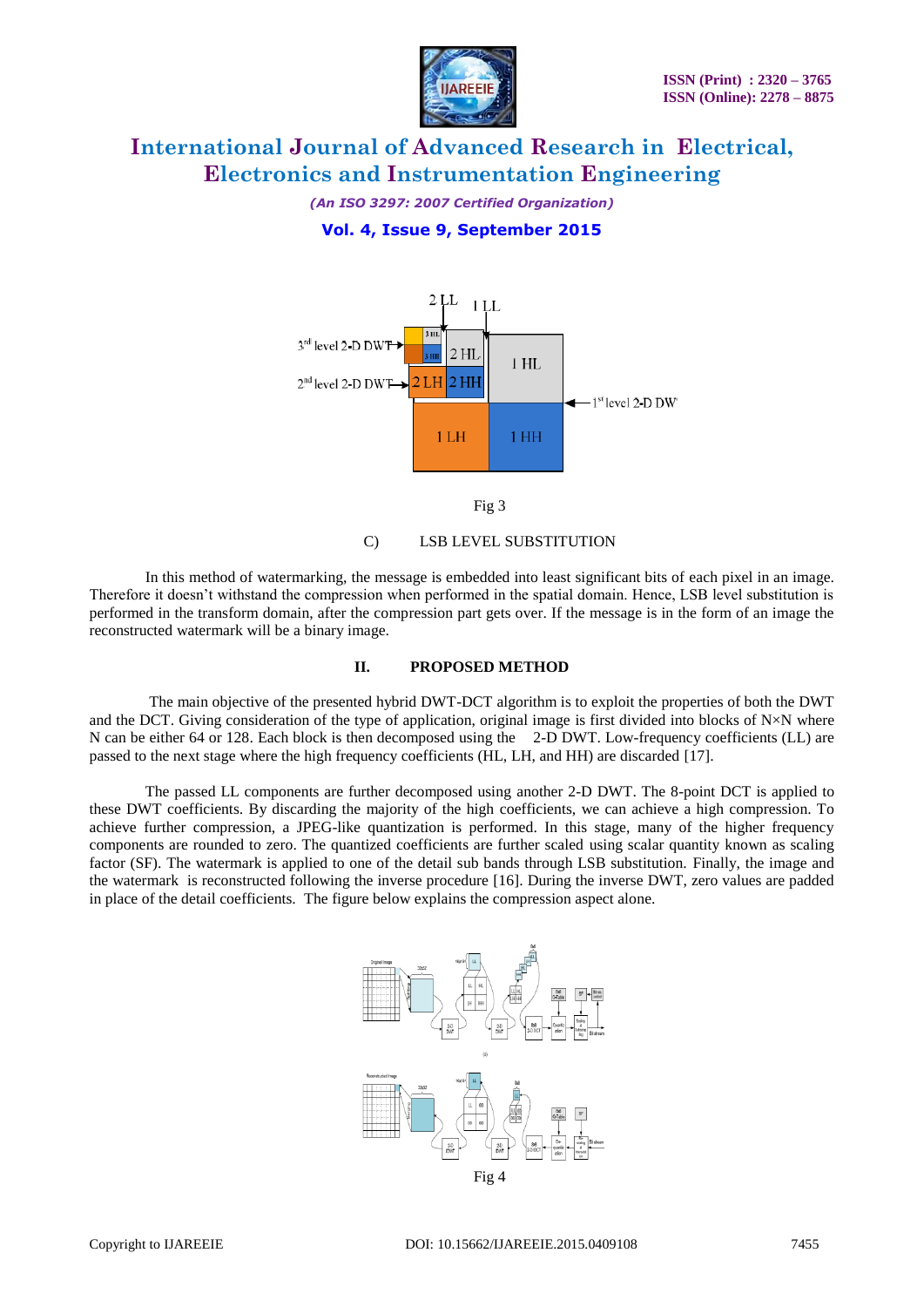

*(An ISO 3297: 2007 Certified Organization)*

### **Vol. 4, Issue 9, September 2015**

The algorithm involved is given in a step by step manner as follows: **Step 1:** Divide the image into various blocks of size 64 or 128

**Step 2:** Apply DWT to decompose the cover host image into four non-overlapping multi-resolution sub-bands: LL1, HL1, LH1, and HH1.

**Step 3:** Apply DWT again to sub-band LL1 to get four smaller sub-bands and choose the HL2 or HH2 or LH2 sub-band and perform LSB level substitution.

**Step 4:** Divide the sub-band LL2 into 8x 8 sub blocks and apply DCT on to them

**Step 5:** In order to improve the compression ratio perform quantisation on the transformed coefficients.

**Step 6:** To further improve the compression ratio divide the quantised coefficients by scaling factor.

**Step 7:** The quantised coefficients are then zigzag scanned and then suitably encoded.

**Step 8:** In order to recover the watermark and also to reconstruct the image the reverse process is followed.

### **III. EVALUATION CRITERION**

In this section, the performance of the algorithms using two popular measures: compression ratio (CR) and peak signal to noise ratio (PSNR) has been analysed.

*A.*) PSNR:

The PSNR in decibel is evaluated as follows:

$$
PSNR = 10\log_{10}\frac{I^2}{MSE}
$$

where, I is the maximum intensity level  $(= 255)$ .

$$
MSE = \frac{1}{MN} \sum_{i=1}^{M} \sum_{j=1}^{N} (A_{i,j} - B_{i,j})^{2}
$$

where, A is the original image and B is the reconstructed image of size  $M \times N$ .

*B.*) Compression ratio (CR):

The compression ratio is defined as follows:

$$
CR = \frac{Discarded \quad data}{Original \quad data}
$$

The resulting CR can be varied based on the desired image quality and the level of compression depends on the QT and the SF.

#### **IV. RESULTS OF HYBRID DWT-DCT**

The reconstructed images from hybrid DWT-DCT algorithm and the 2 level decomposition of DWT are as follows:



Fig 5

Hybrid(BS=128,PSNR=34 DWT-DWT(BS=128,PSNR=34, CR=33.33% CR=31%)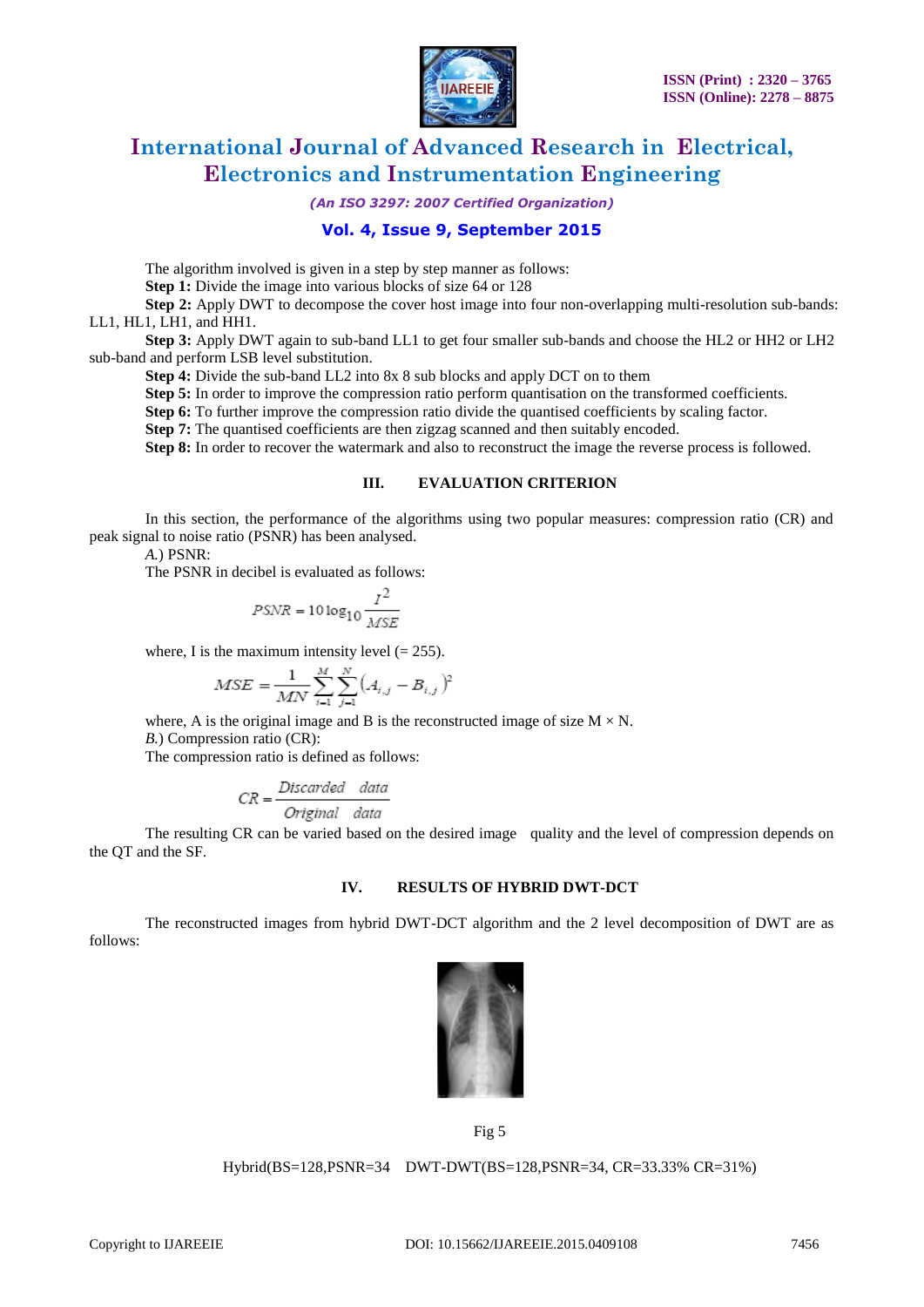

*(An ISO 3297: 2007 Certified Organization)* **Vol. 4, Issue 9, September 2015**





Fig 6

Hybrid(BS=64,PSNR=34 DWT-DWT(BS=64,PSNR=34, CR=40% CR=36%)

The above comparison shows that for a given PSNR of 34, CR of the proposed method is better than 2 level decomposition of DWT, for block sizes of both 64 and 128.



Fig 7

Hybrid(BS=64,CR=40% DWT-DWT (BS=64, CR=40% PSNR=33.48)PSNR=34.4)



Fig 8

Hybrid(BS=128,CR=40% DWT-DWT (BS=128, CR=40% PSNR=32.76) PSNR=31.82)

 The above comparison shows that for a given CR of 40%, PSNR of the proposed method is better than 2 level decomposition of DWT, for block sizes of both 64 and 128.

### **V. MOBILE CONSTRAINTS**

The mobile devices impose a lot of constraints on the image compression and the secure contact that needs to be established between the doctor and the patient or the hospital. Some of the constraints are listed as follows: a) Display Size: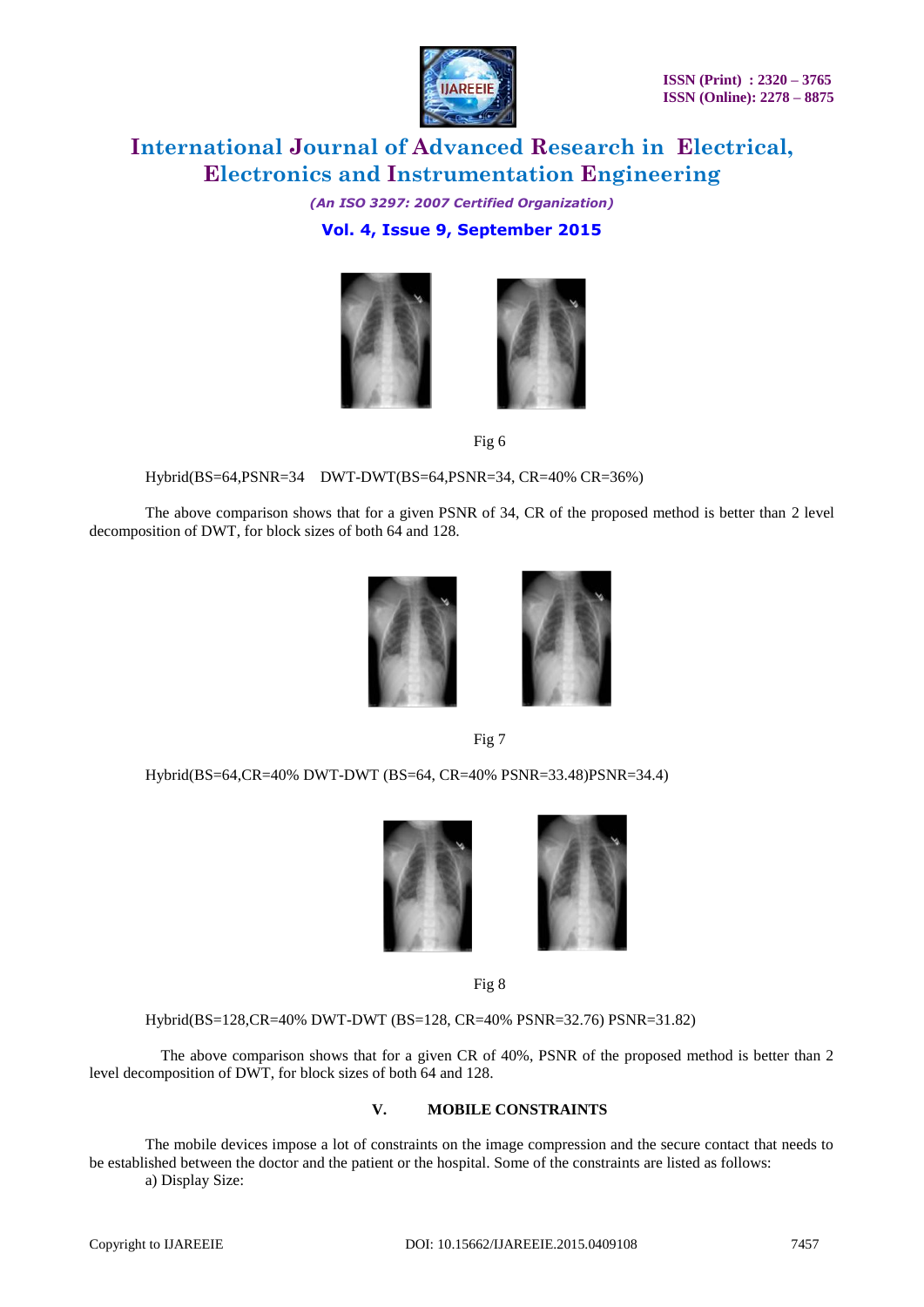

*(An ISO 3297: 2007 Certified Organization)*

### **Vol. 4, Issue 9, September 2015**

 It is a well known fact that, the display size of mobile device is very small when compared to that of a computer. This should not in anyway, hinder the diagnosis of the disease by the doctor.

b) Computational Complexity:

 It should be kept in mind that, the resources available for computational purposes in a mobile device is limited [18]. Therefore the algorithm which is used should not be too complex.

c) Computational time:

 The communication between the doctor and the patient or the hospital should be of real time. Therefore the computational time should be as less as possible.

d) Energy Consumed:

 The entire process involving the decompression and watermark recovery at the mobile device should be such that it doesn't drain the mobile device's charge. Therefore, the power consumed should be, as minimum as possible.

#### **VI. CONCLUSION**

In this paper, we present a new hybrid scheme combining the DWT and the DCT algorithms under high compression ratio constraint. The algorithm performs the DCT on the lowest level DWT coefficient. It is tested on several types of images, of which chest X-ray images have been shown here and the results of this exhaustive simulation show an improved performance, over 2 level decomposition DWT and other hybrid schemes. Also, the security aspect has been taken care by the use of LSB level substitution. The new scheme reduces the false contouring effect and blocking artifacts significantly. The analysis shows that for a fixed level of distortion, the number of bits required to transmit the hybrid coefficients would be less than those required for other schemes. The proposed scheme has medium computational complexity and is intended to be used for mobile devices, facilitating the doctor to diagnose the patient's disease from anywhere.

#### **REFERENCES**

[1] R. C. Gonzales and R. E. Woods, *Digital Image Processing*, Pearson Education, Essex, UK, 2nd edition, 2004.

[2] D. Salomon, *Data Compression: The Complete Reference*, Springer, New York, NY, USA, 3rd edition, 2004.

[3] Kumar S., Das M.P., Jeyanthi Rebecca L., Sharmila S., "Isolation and identification of LDPE degrading fungi from municipal solid waste", Journal of Chemical and Pharmaceutical Research, ISSN : 0975 – 7384 5(3) (2013) pp.78-81.

[4] B. Z. Cihlar, S. Grgic, and D. Modric, "*Coding techniques in multimedia communications*," in Proceedings of the 2<sup>nd</sup> InternationalWorkshop on Image and Signal Processing (IWISP '95), pp. 24–32, 1995.

[5] T. Jolliffe*, Principal Component Analysis*, Springer Series in Statistics, Springer, New York, NY, USA, 1993.

[6] Laljee R.P., Muddaiah S., Salagundi B., Cariappa P.M., Indra A.S., Sanjay V., Ramanathan A., "Interferon stimulated gene - ISG15 is a potential diagnostic biomarker in oral squamous cell carcinomas", Asian Pacific Journal of Cancer Prevention, ISSN : 1513-7368, 14(2) (2013) pp.1147-1150.

[7] K.J.Anil, *Fundamentals of Digital Image Processing*, Prentice Hall, New York, NY, USA, 1989.

[8] M. Kirby and L. Sirovich, "*Application of the Karhunen-Loeve procedure for the characterization of human faces*," IEEE Transactions on Pattern Analysis and Machine Intelligence, vol. 12, no. 1, pp. 103-108, 1990.

[9] Subha Palaneeswari M., Ganesh M., Karthikeyan T., Manjula Devi A.J., Mythili S.V., "Hepcidin-minireview", Journal of Clinical and Diagnostic Research, ISSN : 0973 - 709X, 7(8) (2013) pp.1767-1771.

[10] Mohammed, A.A. and Hussein, J.A. "*Hybrid Transform Coding Scheme for Medical Image Applications*" in IEEE International Symposium on Signal Processing and Information Technology, pp. 237-240, December 2010.G. K. Wallace, "*The JPEG still picture compression standard*," Communications of the ACM, vol. 34, no. 4, pp. 30–44, 1991.

[11] Thomas J., Ragavi B.S., Raneesha P.K., Ahmed N.A., Cynthia S., Manoharan D., Manoharan R., "Hallermann-Streiff syndrome", Indian Journal of Dermatology, ISSN : 0019-5154, 58(5) (2013) pp.383-384.

[12] Suchitra Shrestha and Khan. A.Wahid "*A Sub-sample Based Hybrid DWT-DCT Algorithm for Medical Imaging Applications*" on Cyber Journals: Multidisciplinary Journals in Science and Technology, Journal of Selected Areas in Bioengineering (JSAB), November Edition, 2010.K. R. Rao and P. Yip, *Discrete Cosine Transform: Algorithms, Advantages, and Applications*, Academic Press, San Diego, Calif, USA, 1990.

[13] Ali Al-Haj A. " *Combined DWT-DCT Digital Image Watermarking*" Journal of Computer Science 3 (9): 740-746, 2007 ISSN 1549-3636 © 2007 Science Publications

J. G. Proakis and D. K. Manolakis, *Digital Signal Processing*, Prentice Hall, New York, NY, USA, 4th edition, 2006.

- [14] R. Singh, V. Kumar, and H. K. Verma, "*DWT-DCT hybrid scheme for*
- *medical image compression*," Medical Engineering and Technology,

vol. 31, pp.109–122, 2007.

[15] Rao, K. and P. Yip. "Discrete Cosine Transform:algorithms, advantages, applications." Academic Press, USA, 1990.

[16] Vetterli, M. and J. Kovaevi, "*Wavelets and Subband Coding*". 1995,Prentice Hall, USA.